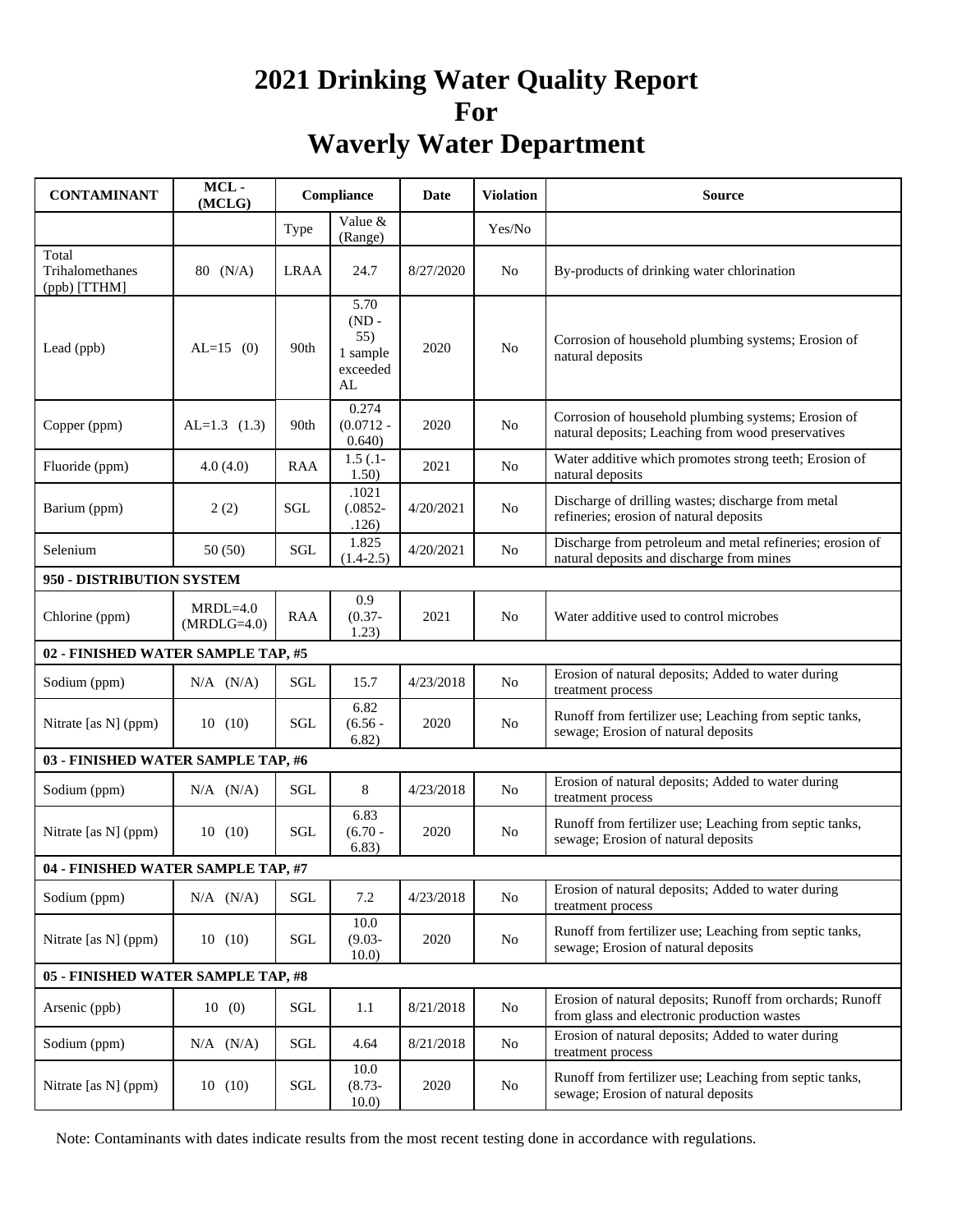#### **DEFINITIONS**

- Maximum Contaminant Level (MCL) The highest level of a contaminant that is allowed in drinking water. MCLs are set as close to the MCLGs as feasible using the best available treatment technology.
- Maximum Contaminant Level Goal (MCLG) -- The level of a contaminant in drinking water below which there is no known or expected risk to health. MCLGs allow for a margin of safety.
- ppb -- parts per billion
- ppm -- parts per million
- $pCi/L$  picocuries per liter
- $N/A Not$  applicable
- ND -- Not detected
- RAA Running Annual Average
- Action Level (AL) The concentration of a contaminant which, if exceeded, triggers treatment or other requirements which a water system must follow.
- Maximum Residual Disinfectant Level Goal (MRDLG) The level of a drinking water disinfectant below which there is no known or expected risk to health. MRDLGs do not reflect the benefits of the use of disinfectants to control microbial contaminants.
- Maximum Residual Disinfectant Level (MRDL) The highest level of a disinfectant allowed in drinking water. There is convincing evidence that addition of a disinfectant is necessary for control of microbial contaminants.
- SGL Single Sample Result
- RTCR Revised Total Coliform Rule

#### **GENERAL INFORMATION**

 Drinking water, including bottled water, may reasonably be expected to contain at least small amounts of some contaminants. The presence of contaminants does not necessarily indicate that water posed a health risk. More information about contaminants or potential health effects can be obtained by calling the Environmental Protection Agency's Safe Drinking Water Hotline (800-426- 4791).

Some people may be more vulnerable to contaminants in drinking water than the general population. Immuno-compromised persons such as persons with cancer undergoing chemotherapy, persons who have undergone organ transplants, people with HIV/AIDS or other immune system disorders, some elderly, and infants can be particularly at risk from infections. These people should seek advice about drinking water from their health care providers. EPA/CDC guidelines on appropriate means to lessen the risk of infection by *Cryptosporidium* and other microbial contaminants are available from the Safe Drinking Water Hotline (800-426- 4791).

If present, elevated levels of lead can cause serious health problems, especially for pregnant women and young children. Lead in drinking water is primarily from materials and components associated with service lines and home plumbing. The Waverly Water Department is responsible for providing high quality drinking water but cannot control the variety of materials used in plumbing components. When your water has been sitting for several hours, you can minimize the potential for lead exposure by flushing your tap for 30 seconds to 2 minutes before using water for drinking or cooking. If you are concerned about lead in your water, you may wish to have your water tested. Information on lead in drinking water, testing methods and steps you can take to minimize exposure is available from the Safe Drinking Water Hotline or at http://www.epa.gov/safewater/lead.

#### **OTHER VIOLATIONS**

In March 2022 we failed to monitor for 2 quarterly Nitrate and 2 monthly Nitrate samples. The samples were collected and submitted as normal, but due to lab error they were not considered valid. Adverse health effects, if any, are not known. Monitoring procedures have been corrected to avoid future violations.

### **ADDITIONAL HEALTH INFORMATION**

Nitrate in drinking water at levels above 10 ppm is a health risk for infants of less than six months of age. High nitrate levels in drinking water can cause blue baby syndrome. Nitrate levels may rise quickly for short periods of time because of rainfall or agricultural activity. If you are caring for an infant, you should ask advice from your health care provider.

# **SOURCE WATER ASSESSMENT INFORMATION**

The Waverly water supply consists of four groundwater wells that draw water from the Silurian-Devonian aquifer. The wells range in depth from 150 to 220 feet deep. The Silurian-Devonian aquifer was determined to be highly susceptible to contamination because the characteristics of the aquifer and overlying materials provide little protection from contamination at the land surface. The